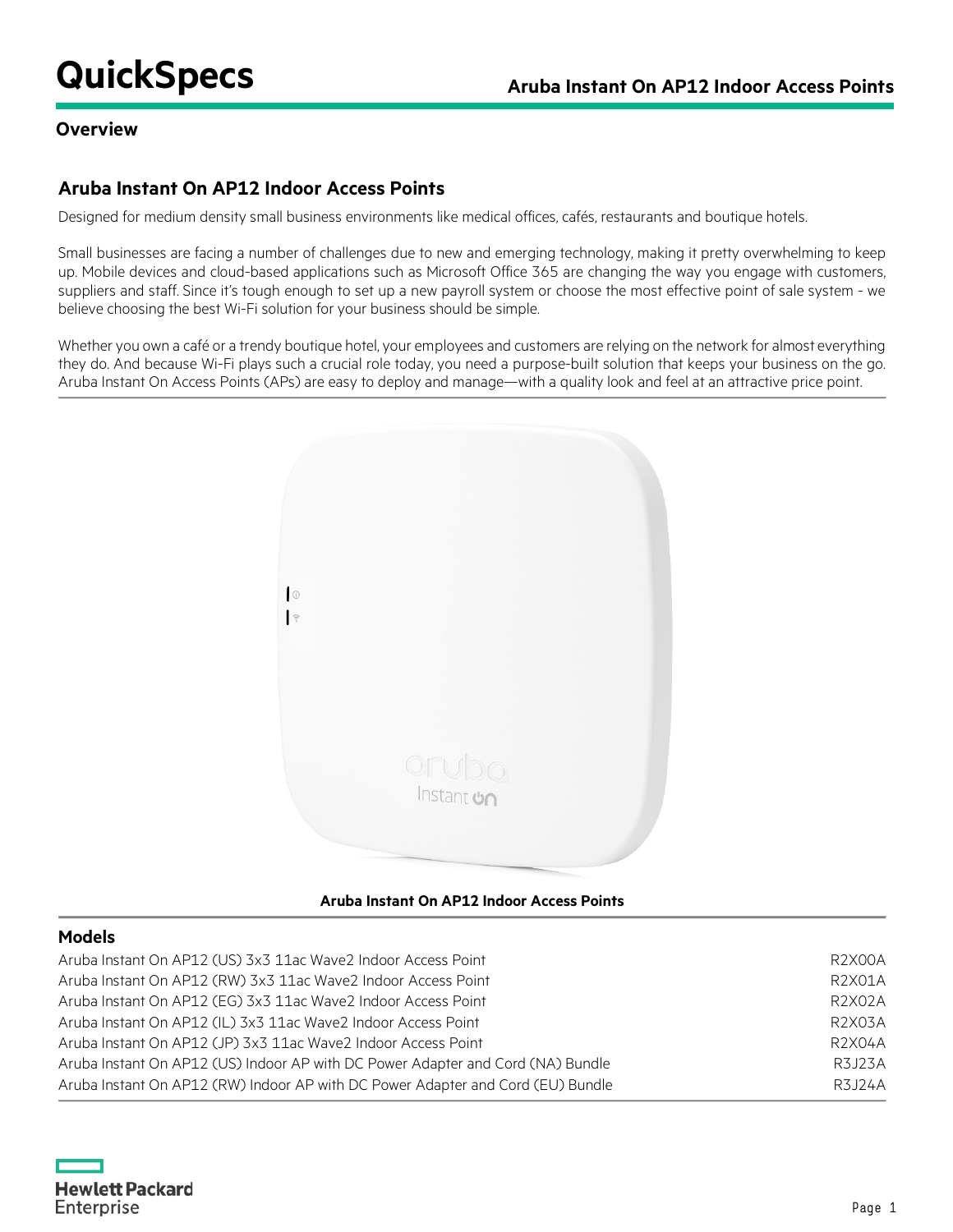## **Overview**

## **Key Features**

- Smart Mesh technology
- 802.11ac Wave 2 3X3:3 MU-MIMO radios
- Remote management and monitoring capability
- Separate guest and employee Wi-Fi network
- Mobile app in multiple languages and cloud portal
- Easy client/device blocking
- Built-in DHCP/NAT support
- App bandwidth limiting per network/user session

## **In the box**

- 1 x Aruba Instant On AP12 Indoor Access Point
- 1 x Aruba Instant On AP12 Quick Start guide
- $\bullet$  1 x ceiling rail mount clip
- 1 x solid surface mount clip
- 1 x Ethernet cable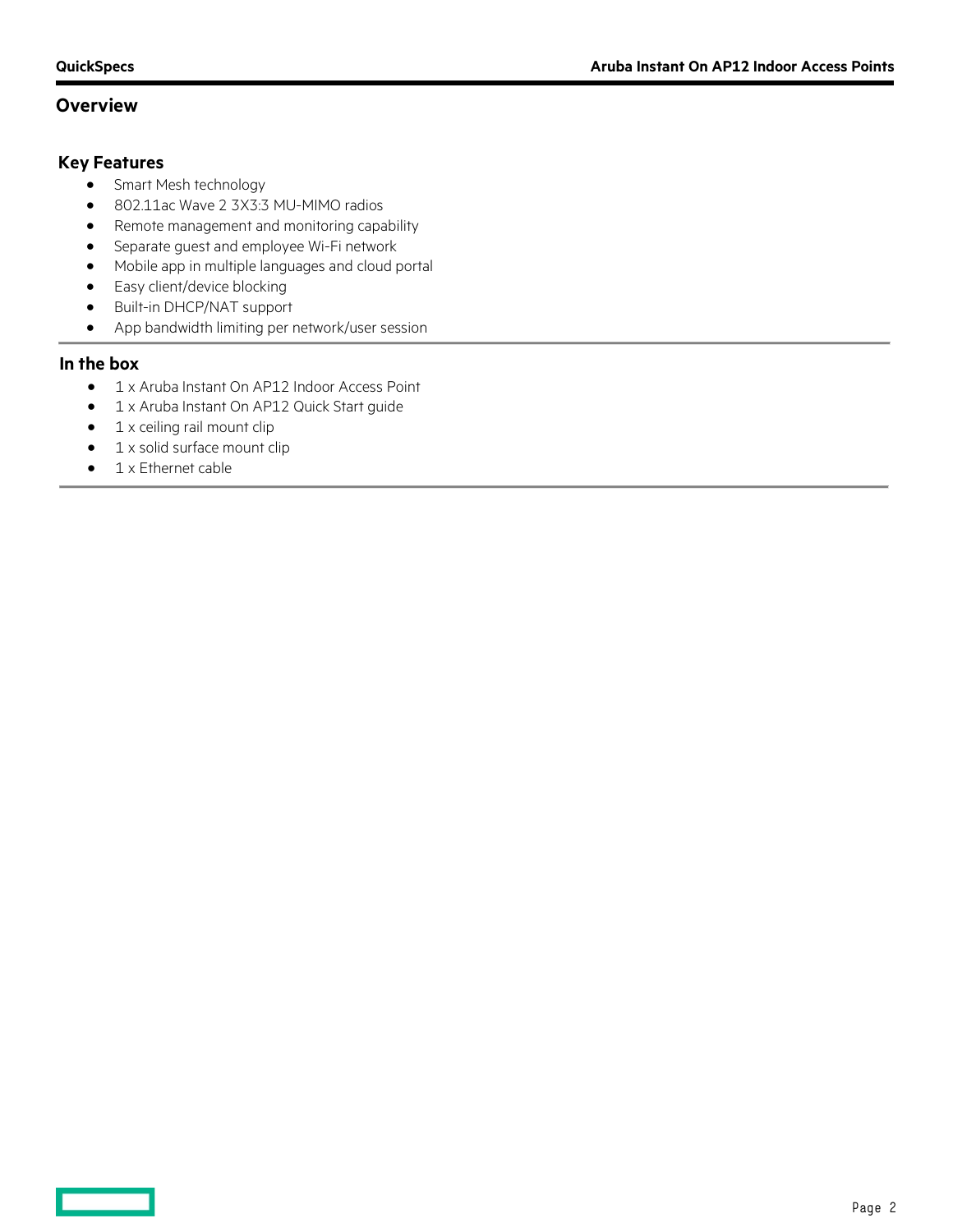## **Standard Features**

## **Product highlights**

## **Simplicity at its best**

- Wi-Fi that works right out of box
- Easy-to-use mobile app for deployment and upkeep.

#### **Security you can count on**

- Wi-Fi that keeps business and visitor traffic separate
- Latest WPA2/WPA3 authentication for secure network access

#### **We've got you covered**

- Industry leading warranty and support
- A customizable guest access page to show off your brand

## **Antennas**

Integrated down-tilt omni-directional antennas with maximum individual antenna gain of 3.9dBi in 2.4GHz and 5.4dBi in 5GHz

## **Mounting**

The access point ships with a (black) mount clip to attach to suspended ceiling rails, and a (white) mount clip to attach to solid surfaces (wall/ceiling)

## **Warranty and Support**

Aruba Instant On 2-Year warranty with 24X7 phone support for first 90 days and chat support for the entire warranty period. Community support as long as you own the products.

Should you require longer support, please purchase a Foundation Care contract for your APs. The SKUs are HK1Y0E (3 years) and H30GZE (5 years).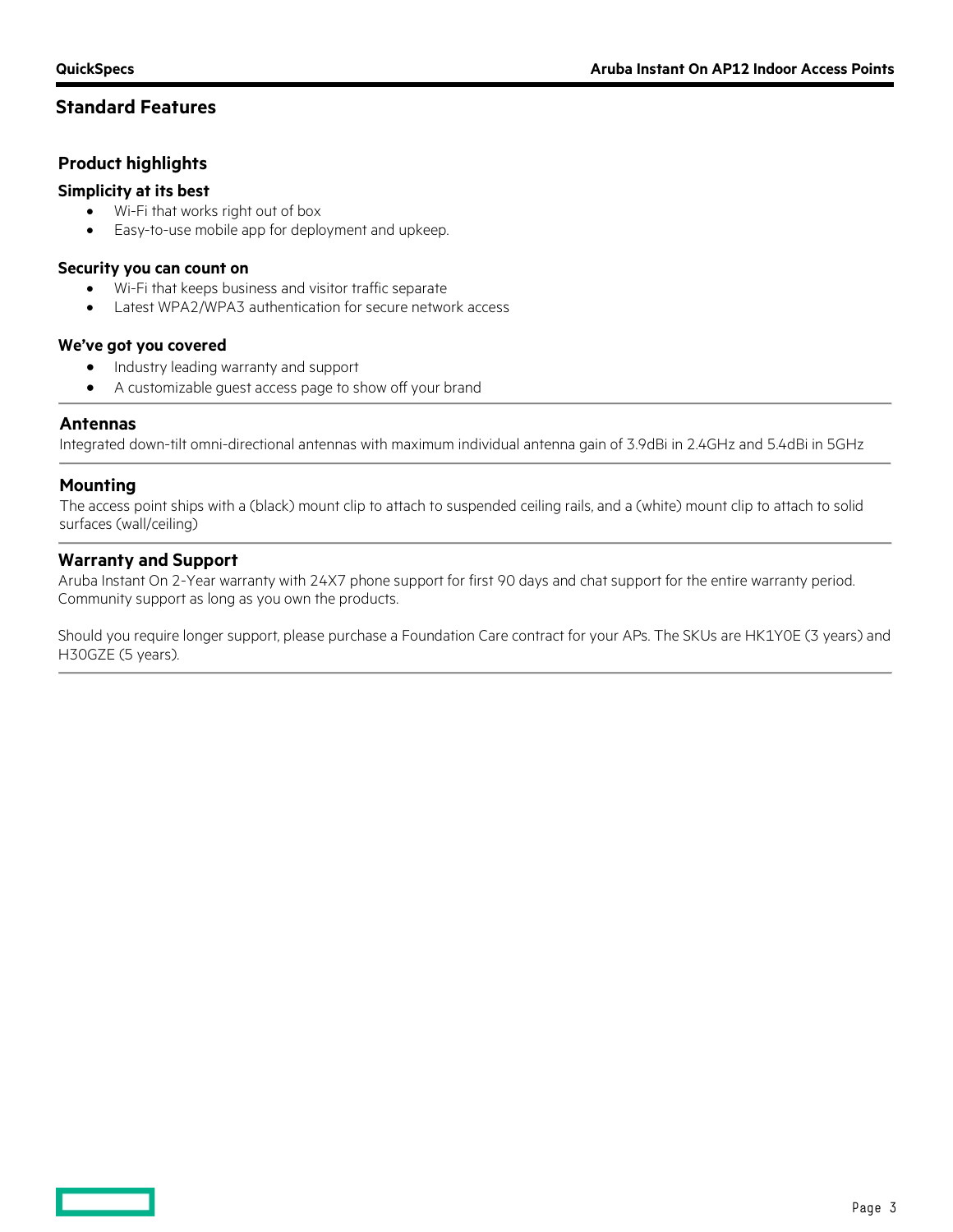# **Configuration Information**

## **Ordering Information**

#### **Build To Order:**

BTO is a standalone unit with no integration. BTO products ship standalone are not part of a CTO or Rack-Shippable solution.

| <b>BTO Base Models</b> |                                                               |                                  |
|------------------------|---------------------------------------------------------------|----------------------------------|
| Rule #                 | <b>Description</b>                                            | <b>SKU</b>                       |
| 1                      | Aruba Instant On AP12 (US) 3x3 11ac Wave2 Indoor Access Point | R <sub>2</sub> X <sub>00</sub> A |
| 2                      | Aruba Instant On AP12 (RW) 3x3 11ac Wave2 Indoor Access Point | <b>R2X01A</b>                    |
| 3                      | Aruba Instant On AP12 (EG) 3x3 11ac Wave2 Indoor Access Point | R2X02A                           |
| 4                      | Aruba Instant On AP12 (IL) 3x3 11ac Wave2 Indoor Access Point | <b>R2X03A</b>                    |
| 5                      | Aruba Instant On AP12 (JP) 3x3 11ac Wave2 Indoor Access Point | R2X04A                           |
|                        | <b>Configuration Rules</b>                                    |                                  |
| Rule #                 | <b>Description</b>                                            |                                  |
| 1                      | Available in US only                                          |                                  |
| 2                      | Available everywhere except US, Israel, Japan and Egypt.      |                                  |
| 3                      | Available in Egypt only                                       |                                  |
| 4                      | Available in Israel only                                      |                                  |
| 5                      | Available in Japan only                                       |                                  |
| <b>Remark:</b>         | OCA Only Model Selection Form -                               |                                  |
|                        | Aruba > Instant On > Wireless Access Points: AP12             |                                  |

## **Power Options**

| <b>Remarks</b> | <b>Description</b>                                                                                                        | <b>SKU</b>    |
|----------------|---------------------------------------------------------------------------------------------------------------------------|---------------|
|                | For AP12 Std (Min 0 // max 1) User Selection (min 0 // max 1)                                                             |               |
|                | Aruba Instant On 802.3af 15.4W POE Midspan Injector                                                                       | <b>R8W31A</b> |
|                | Aruba Instant On 12V/48W PSU Power Adaptor                                                                                | <b>R3X85A</b> |
| <b>Notes:</b>  | If this Power Supply is selected, bring in (Min 1 // Max 1) Localized power cord based on<br>the Aruba Localization Menu. |               |
|                | Most devices are PoE powered from switch so these are optional.                                                           |               |
|                | <b>Regional Power Options</b>                                                                                             |               |
|                | Add 3-prong (C13) AC power cord for Power Adaptor/PoE Injector                                                            |               |
| <b>Remarks</b> | <b>Description</b>                                                                                                        | <b>SKU</b>    |
|                | PC-AC-ARG AC power cord 250V/10A 1.8m C13 to IRAM 2073                                                                    | <b>JW113A</b> |
|                | PC-AC-AUS AC power cord 250V/10A 1.8m C13 to AS3112                                                                       | JW114A        |
|                | PC-AC-BR AC power cord 250V/10A 1.8m C13 to NBR 14136                                                                     | <b>JW115A</b> |
|                | PC-AC-CHN AC power cord 250V/10A 1.8m C13 to GB2099                                                                       | <b>JW116A</b> |
|                | PC-AC-DEN AC power cord 250V/10A 1.8m C13 to AFSNIT 107-2-D1                                                              | <b>JW117A</b> |
|                | PC-AC-EC AC power cord 250V/10A 1.8m C13 to CEE7/7                                                                        | <b>JW118A</b> |
|                | PC-AC-IN AC power cord 250V/6A 1.8m C13 to IS1293                                                                         | <b>JW119A</b> |
|                | PC-AC-IL AC power cord 250V/10A 1.8m C13 to SI32                                                                          | <b>JW120A</b> |
|                | PC-AC-IT AC power cord 250V/10A 1.8m C13 to CEI 23-50                                                                     | <b>JW121A</b> |
|                | PC-AC-JPN AC power cord 125V/12A 1.8m C13 to JISC 8303                                                                    | <b>JW122A</b> |
|                | PC-AC-KOR AC power cord 250V/7A 1.8m C13 to KSC 8305                                                                      | <b>JW123A</b> |
|                | PC-AC-NA AC power cord 125V/10A 1.8m C13 to NEMA 5-15P                                                                    | JW124A        |
|                | PC-AC-SWI AC power cord 220V/10A 1.8m C13 to SEV 1011                                                                     | <b>JW125A</b> |
|                | PC-AC-TW AC power cord 125V/7A 1.8m C13 to CNS 10917                                                                      | <b>JW126A</b> |
|                | PC-AC-UK AC power cord 250V/10A 1.8m C13 to BS1363                                                                        | <b>JW127A</b> |

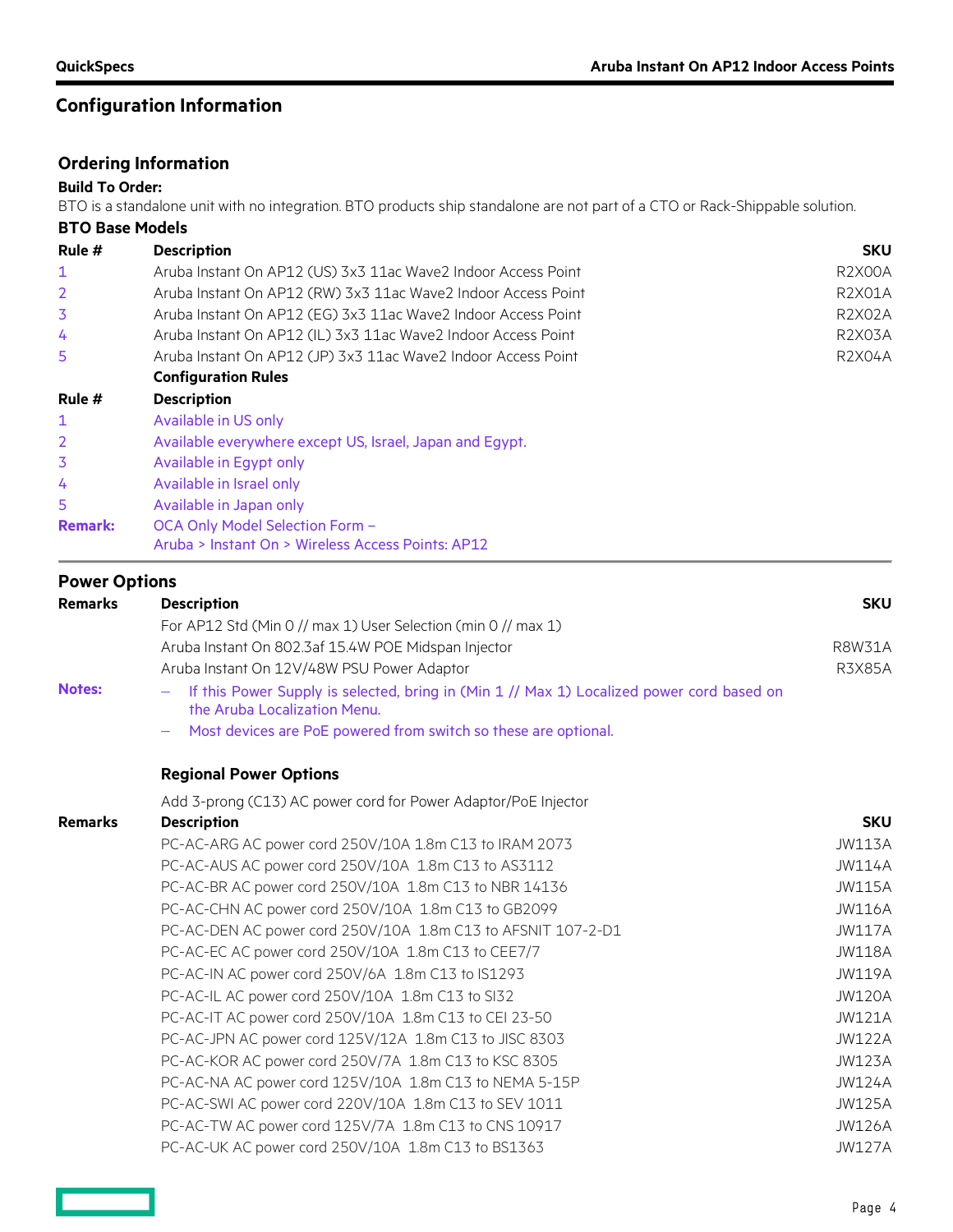$\equiv$   $\equiv$ 

# **Configuration Information**

|                | PC-AC-ZA AC power cord 250V/10A 1.8m C13 to SANS 164-1                                                                          | JW128A        |
|----------------|---------------------------------------------------------------------------------------------------------------------------------|---------------|
|                | PC-AC-H-ARG Argentina 220V AC 10A Max Current AC Power Cord                                                                     | <b>JW129A</b> |
| <b>Spares</b>  |                                                                                                                                 |               |
| <b>Remarks</b> | <b>Description</b>                                                                                                              | <b>SKU</b>    |
|                | <b>Mount Kits</b>                                                                                                               |               |
|                | For AP12 Std (Min 0 // max 99) User Selection (min 0 // max 99)                                                                 |               |
|                | AP-220-MNT-C1 2x Ceiling Grid Rail Adapter for Basic Flat Rails Mount Kit                                                       | JW044A        |
| <b>Notes:</b>  | AP-220-MNT-C1 AP Mount Kit for AP-103 Single Gang Wall Box Mount Adapter                                                        |               |
|                | AP-MNT-W4 White Low Profile Basic AP Flat Surface Mount Kit                                                                     | Q9U25A        |
| <b>Notes:</b>  | AP-MNT-W4 Low Profile Basic AP Mount Kit<br>$\overline{\phantom{a}}$                                                            |               |
|                | AP12 Unit ships with two mounting brackets, one for the ceiling mount and one for the wall<br>$\overline{\phantom{m}}$<br>mount |               |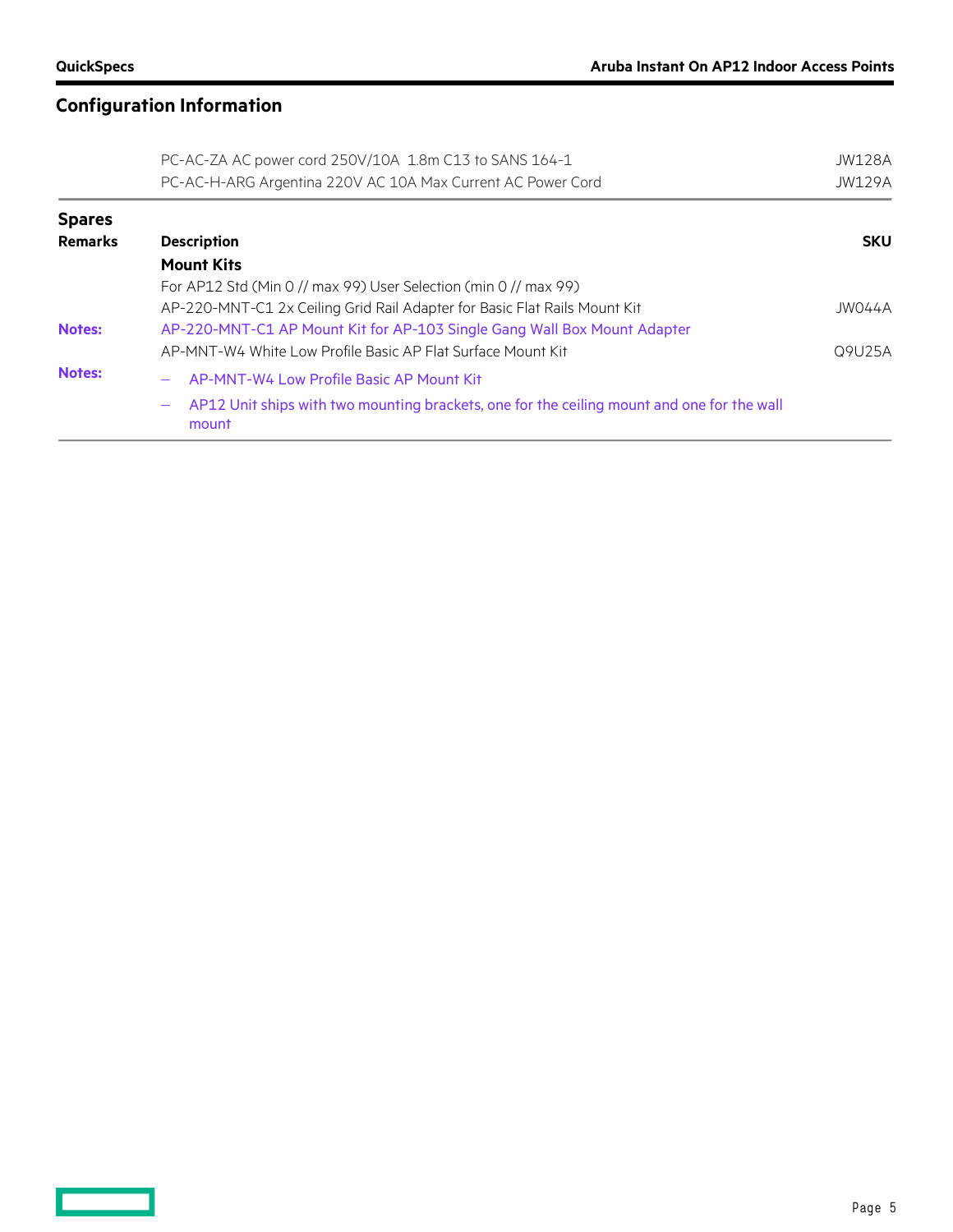## **Technical Specifications**

## **Radios**

- Dual radio for simultaneous dual-band operation
- 5 GHz 802.11ac 3x3 MIMO for up to 1,300 Mbps Mbps wireless data rate, with Multi User MIMO support (Wi-Fi 5)
- 2.4 GHz 802.11n 2x2 MIMO for up to 300 Mbps wireless data rate (Wi-Fi 4)

#### **Interfaces**

- 1 x Uplink Gigabit Ethernet port, with POE-in support (802.3af)
- 1 x DC power connector (12V)
- 1 x Bluetooth Low Energy (BLE) radio
- 2 x LED status indicators
- 1 x Reset/LED control button
- 1 x Kensington security slot

## **Physical characteristics**

- **Dimensions:** 34 x 157 x 157 mm (1.3 x 6.2 x 6.2), H x W x D
- **Weight:** 483 g (1.1 lb)

#### **Power**

- Power over Ethernet (POE): 802.3af (class 3)
- DC power (12V) **Notes:** Power sources are sold separately

## **Environmental and reliability**

- **Operating temperature:** 0° C to +50° C (+32° F to +122° F)
- **Humidity:** 5% to 93% non-condensing
- **MTBF:** 1,116khrs (127yrs) at +25° C

## **Management**

- Instant On mobile application (Android and iOS)
- Cloud Portal: **[Portal.ArubaInstantOn.com](https://www.arubainstanton.com/)**

## **Industry certifications**

- UL 2043 plenum rating
- EN 60601-1-1 and EN 60601-1-2 (for deployment in medical environments)
- Wi-Fi Alliance certified (WFA) 802.11ac with Wave 2 (Wi-Fi 5), WPA2, WPA3, Enhanced Open (OWE).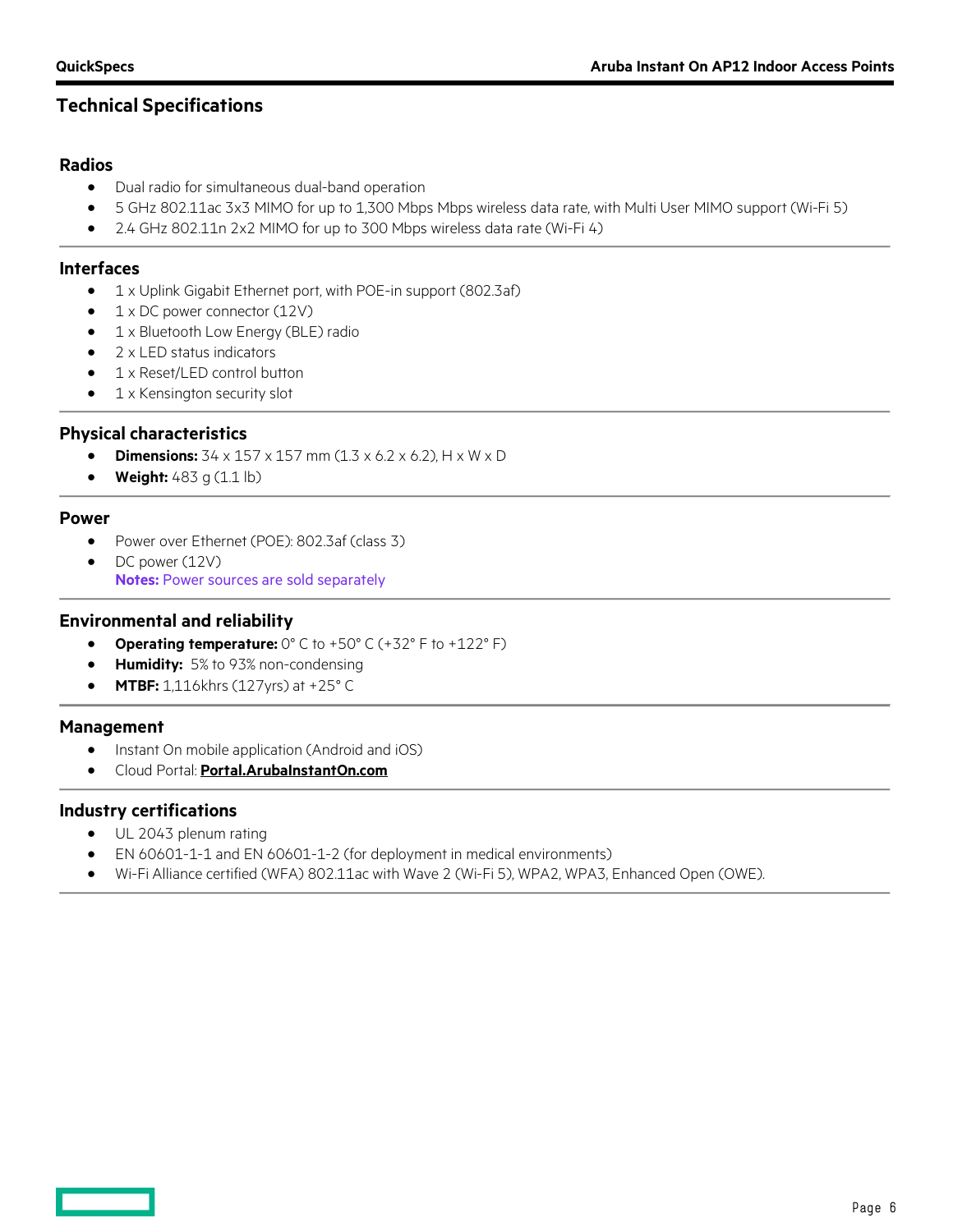$\equiv$   $\equiv$ 

# **Summary of Changes**

| Date        | <b>Version History</b> | <b>Action</b> | <b>Description of Change</b>                                                       |
|-------------|------------------------|---------------|------------------------------------------------------------------------------------|
| 07-Sep-2021 | Version 4              | Changed       | Standard Features and Configuration Information sections were updated.             |
| 14-Jun-2021 | Version 3              | Changed       | Standard Features and Configuration Information sections were updated.             |
| 04-Nov-2019 | Version 2              | Changed       | Overview, Standard Features and Configuration Information sections were<br>updated |
| 01-Jul-2019 | Version 1              | <b>New</b>    | New QuickSpecs                                                                     |